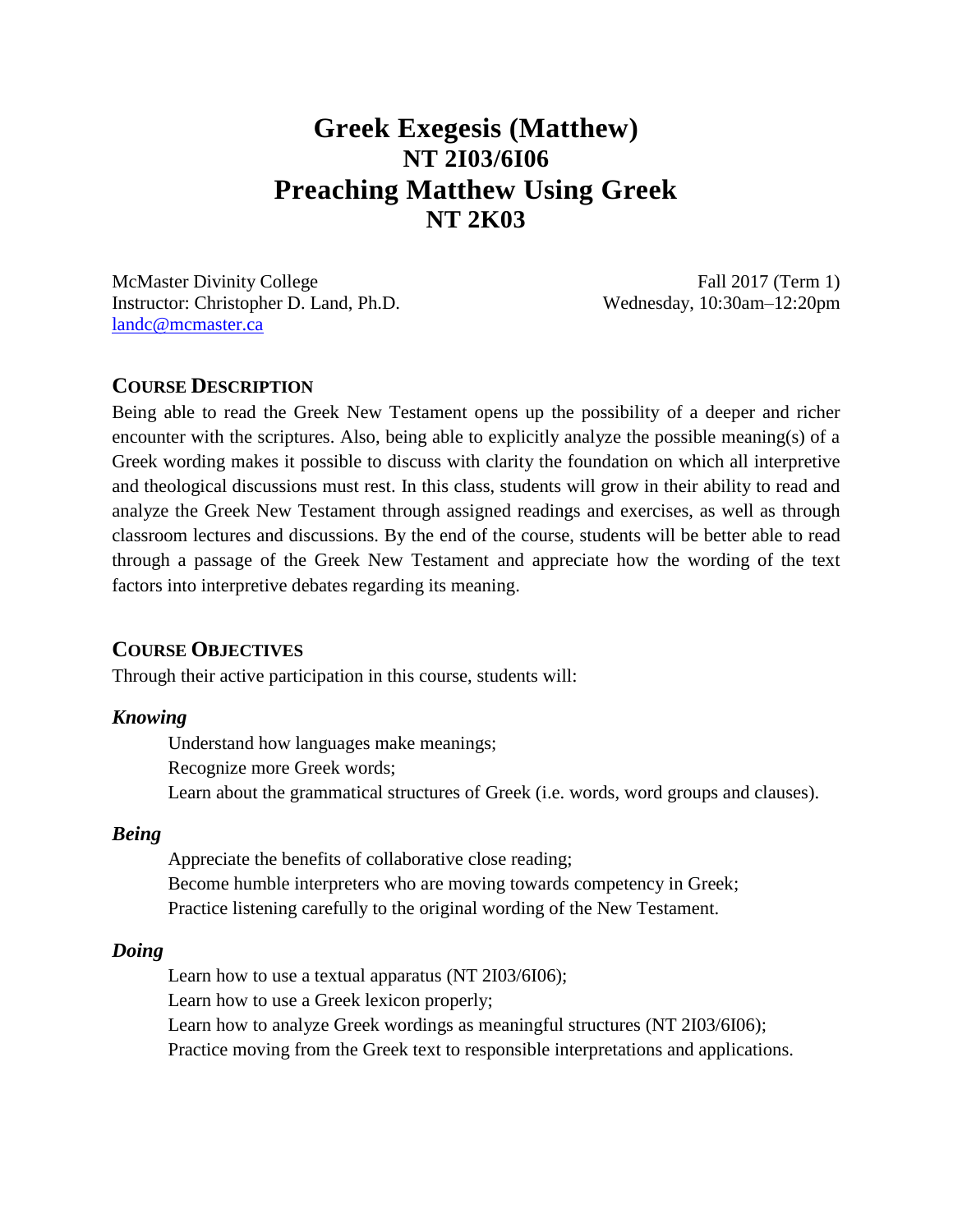# **COURSE PREREQUISITES**

Prerequisite courses are: NT 1B03 and NT 1C03, or NT 1G03 and NT 1H03 (or equivalent).

# **COURSE REQUIREMENTS**

Note: Students are required to complete all of the following assignments. No unfinished assignments are permitted. *Written assignments must be uploaded to Avenue to Learn either as Word documents (.doc, .docx) or in Rich Text Format (.rtf). A penalty of 2% per day will be applied to all late assignments, including assignments submitted in incorrect file formats. Assignments cannot be submitted after December 13th without written permission from the Office of the Registrar [\(thomn@mcmaster.ca\).](mailto:thomn@mcmaster.ca))*

# **NT 2I03**

# **Seminar Preparation (40%)**

Each week, students in NT 2I03 will use their existing knowledge of Greek to read through an assigned passage from the Gospel of Matthew and to produce their own English translation. The translation should be brought to class and the student should be prepared to read it, discuss it, and then turn it in to the professor.

While working through these assigned passages, students in NT 2I03 will use Hypothesis (www.hypothes.is) to annotate the passage with observations and questions related to its wording, its meaning, and its contemporary significance. These annotations will be visible to other students in the class, and students will have the freedom to read and reply to one another's comments and questions. (Hypothesis will be introduced to students during the first seminar meeting.) Because of the diversity of the class, students will be operating at numerous different levels of understanding, particularly with respect to Greek. What matters is that students make a solid effort to apply what they know, to ask good questions, and to participate in the process of collaborative close reading.

While exploring the assigned biblical passages, students in NT 2I03 should regularly consult a suitable commentary and at least one of the two assigned grammar textbooks (i.e. either Porter's *Idioms* or Mathewson & Emig's *Intermediate Greek Grammar*; see the schedule for the most relevant sections). If a student has already taken a Greek Exegesis course and used one of these two texts, then both books should be consulted each week. Comments made using Hypothesis should clearly demonstrate the application of the textbook material to the assigned passages.

The assessment of NT 2I03 seminar preparation will be partly based on whether the student completed the translation, made annotations online, and incorporated insights from the textbooks. It will also be partly based on the amount of effort and progress shown during these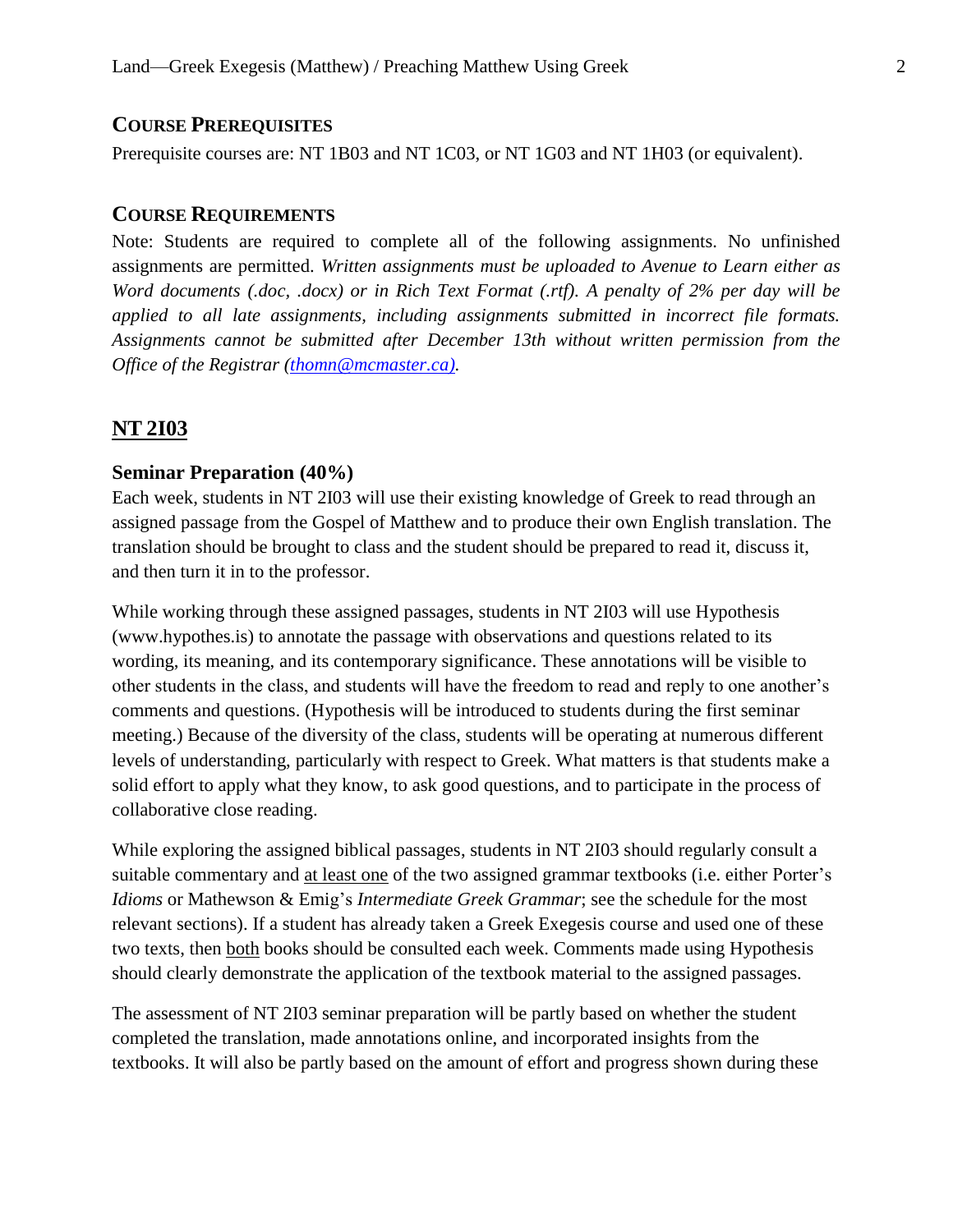activities. Half of the grade will be assigned midway through the semester, and the other half at the end of the semester.

### **Seminar Participation (20%)**

Students in NT 2I03 are expected to attend seminar meetings and to participate in seminar discussions. For those weeks where a passage from the Greek New Testament is being discussed, each student will receive credit for showing up to class prepared to read aloud from the Greek, to contribute his or her own English translation, and to inquire about anything that remains unclear following the online collaborative reading. If a student is unable to attend class *due to extenuating circumstances*, the relevant classes (to a limit of two) will be factored out of the participation grade—provided the student discusses his or her absence with the professor in a punctual manner (preferably in advance of the missed class).

### **Vocabulary Quizzes (10% First Course; 0% Second Course)**

On each of the starred dates in the calendar below, each student in NT 2I03 must complete a brief vocabulary quiz using A2L. Students can take the quiz up to five times (receiving randomly selected items each time), with the highest achieved score counting towards the final grade. The vocabulary for the quizzes includes all of the words assigned in Porter, Reed, and O'Donnell, *Fundamentals of New Testament Greek* (Grand Rapids: Eerdmans, 2010). The relevant vocabulary lists are available on A2L, and some free study aids are available at [www.quizlet.com.](http://www.quizlet.com/) Students can also use the practice quiz on A2L, which contains all of the words assigned in the course, broken down into four groups for the four quizzes. Students in their second Greek Exegesis course must take the quizzes, even though they do not count towards the final grade.

#### **Exegetical Paper (30% First Course; 20% Second Course)**

Students in NT 2I03 will submit a 4,000-word paper that applies their knowledge of the Greek language to the exegesis of the Gospel of Matthew. In the first half of the paper, a specific Greek word must be described, with its meaning and interpretation discussed in relation to at least three passages in Matthew where the word occurs. In the second half of the paper, a specific feature or structure of Greek grammar must be described (either morphological or syntactic), with its meaning and interpretation discussed in relation to at least three passages in Matthew where the word occurs. The paper must follow the *McMaster Divinity College Style Guidelines for Essays and Theses* and must demonstrate careful interaction with the Greek New Testament. It will be due on **December 6th at 11:59pm**.

#### **Final Examination (0% First Course; 30% Second Course)**

All students in NT 2I03 will write a final examination on **December 13th at 10:30am**, but the exam will be part of the final grade only for students who have previously taken a Greek Exegesis course. The exam, which will last two hours, will test each student's familiarity with the Greek of the New Testament. First, students will be asked some vocabulary questions.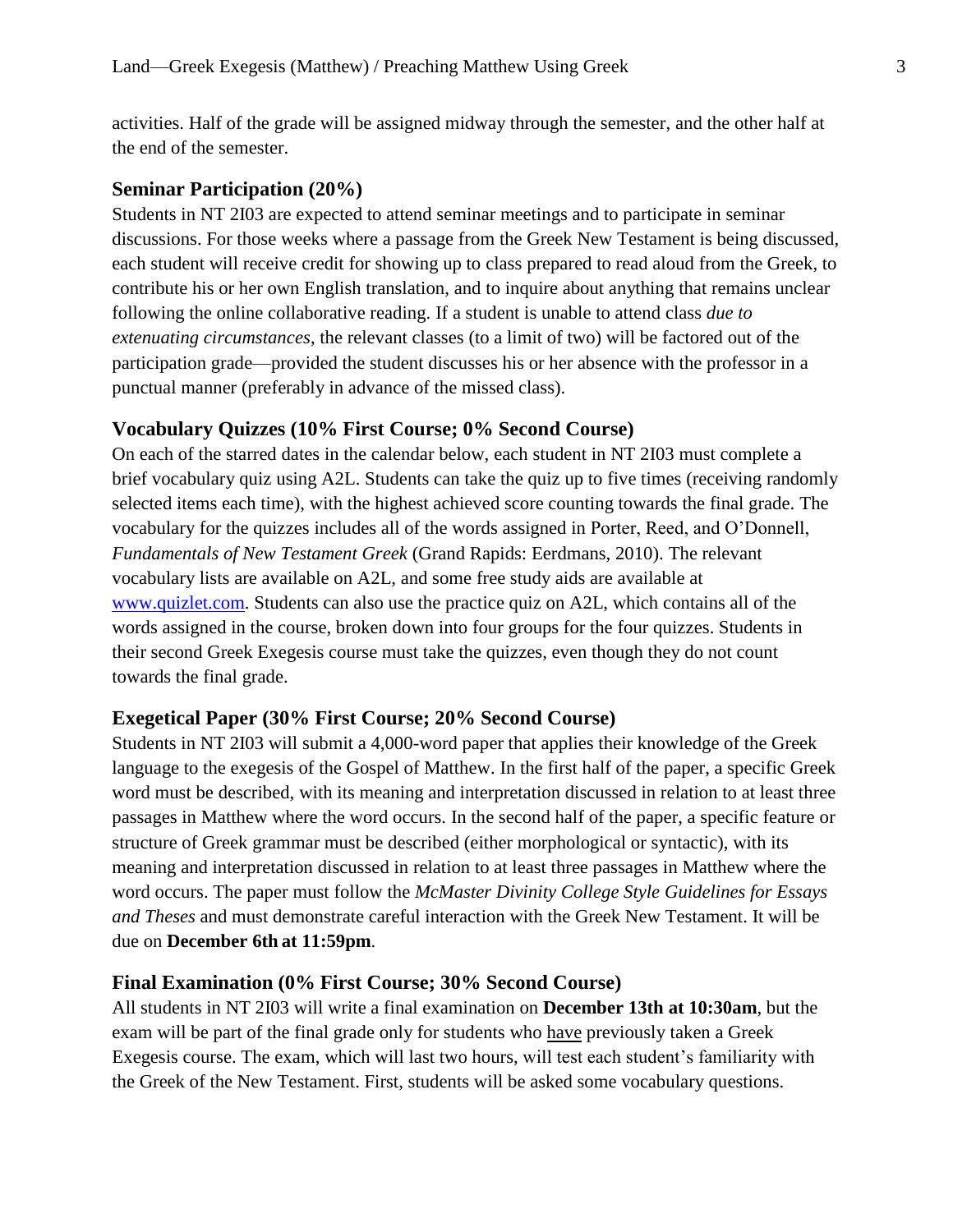Second, students will answer some questions about the Greek language. Third, students will translate a passage of Greek and answer some questions about the passage.

# **GRADING SUMMARY (NT 2I03 — FIRST GREEK EXEGESIS COURSE)**

| <b>Seminar Preparation</b>   | 40%  |
|------------------------------|------|
| <b>Seminar Participation</b> | 20%  |
| <b>Vocabulary Quizzes</b>    | 10%  |
| <b>Exegetical Paper</b>      | 30%  |
| <b>Final Examination</b>     | 0%   |
| Total                        | 100% |

# **GRADING SUMMARY (NT 2I03 — SECOND GREEK EXEGESIS COURSE)**

| <b>Seminar Preparation</b>   | 40%   |
|------------------------------|-------|
| <b>Seminar Participation</b> | 20%   |
| <b>Vocabulary Quizzes</b>    | $0\%$ |
| <b>Exegetical Paper</b>      | 20%   |
| <b>Final Examination</b>     | 20%   |
| Total                        | 100%  |

# **NT 2K03**

### **Seminar Preparation (20%)**

Students in NT 2K03 will undertake seminar preparation alongside students in NT 2I03 (including the submission of a rough English translation), but the Hypothesis comments and questions should reflect the competencies expected of students who have selected the pastoral languages option (i.e. Greek must be discussed, but it is equally important to explore the meaning and contemporary significance of Matthew's Gospel).

### **Seminar Participation (20%)**

Students in NT 2K03 are expected to attend seminar meetings and to participate in seminar discussions together with other students in the course.

### **Vocabulary Quizzes (10%)**

Students in NT 2K03 will take the same A2L vocabulary quizzes as students in NT 2I03.

#### **Final Examination (0%)**

Students in NT 2K03 will write the same final examination as students in NT 2I03, although it will not count towards the final grade.

### **Word Study (20%)**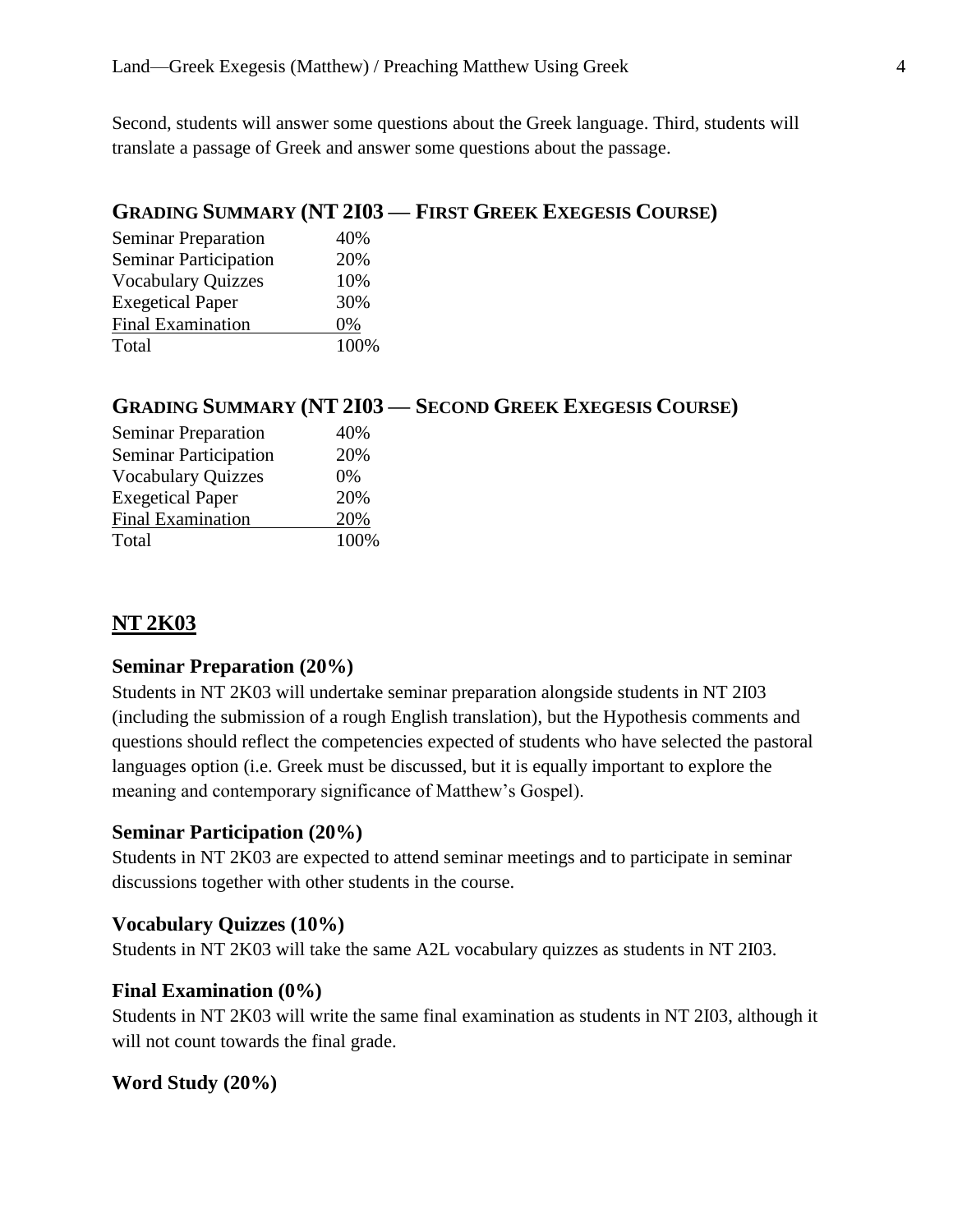Each student in NT 2K03 will select a Greek word that appears in the Gospel of Matthew. Then, in consultation with at least three of the Greek lexicons listed below (both LSJ and BDAG must be consulted), they will provide a description of the Greek word and its range of meaning, showing how the word can be used differently in different contexts. Following this, the student will select one of the English glosses supplied by the Greek lexicons, and will repeat the same exercise using that English word, the *Oxford Dictionary of English*, and the *Oxford English Dictionary* (both available electronically). A final section of the study will then discuss the importance of careful attention to context, using the selected Greek and English words to exemplify the nonsense that results when people disregard the role that context plays in the interpretation of word meanings. Overall, the word study should be around 1,500 words in length, and it must follow the *McMaster Divinity College Style Guidelines for Essays and Theses*. It is due on **October 25th at 11:59pm**.

### **Expository Sermon (30%)**

Each student in NT 2K03 will write a sermon on a passage from the Gospel of Matthew that responsibly exegetes the text and then applies it to contemporary life. Although the sermon need not explicitly discuss the Greek (generally, this is a bad idea!), it must demonstrate careful exegesis of the text and must use footnotes to supply supporting discussion and citations for its major exegetical points (whether linguistic or historical or whatever). The main body of the sermon should be around 2,000 words in length, and supporting footnotes/bibliography should be an additional 1,500 words. The overall submission must follow the *McMaster Divinity College Style Guidelines for Essays and Theses*, including a title page and bibliography. It is due on **November 22nd at 11:59pm**.

| 20%   |
|-------|
| 20%   |
| 10%   |
| $0\%$ |
| 20%   |
| 30%   |
| 100%  |
|       |

# **GRADING SUMMARY (NT 2K03)**

# **NT 6I06**

### **Seminar Preparation and Follow-up (40%)**

Students in NT 6I06 will undertake the same seminar preparation as students in NT 2I03 (consulting both Porter's *Idioms* and Mathewson & Emig's *Intermediate Greek Grammar*), but their comments and questions should reflect the competencies expected of advanced degree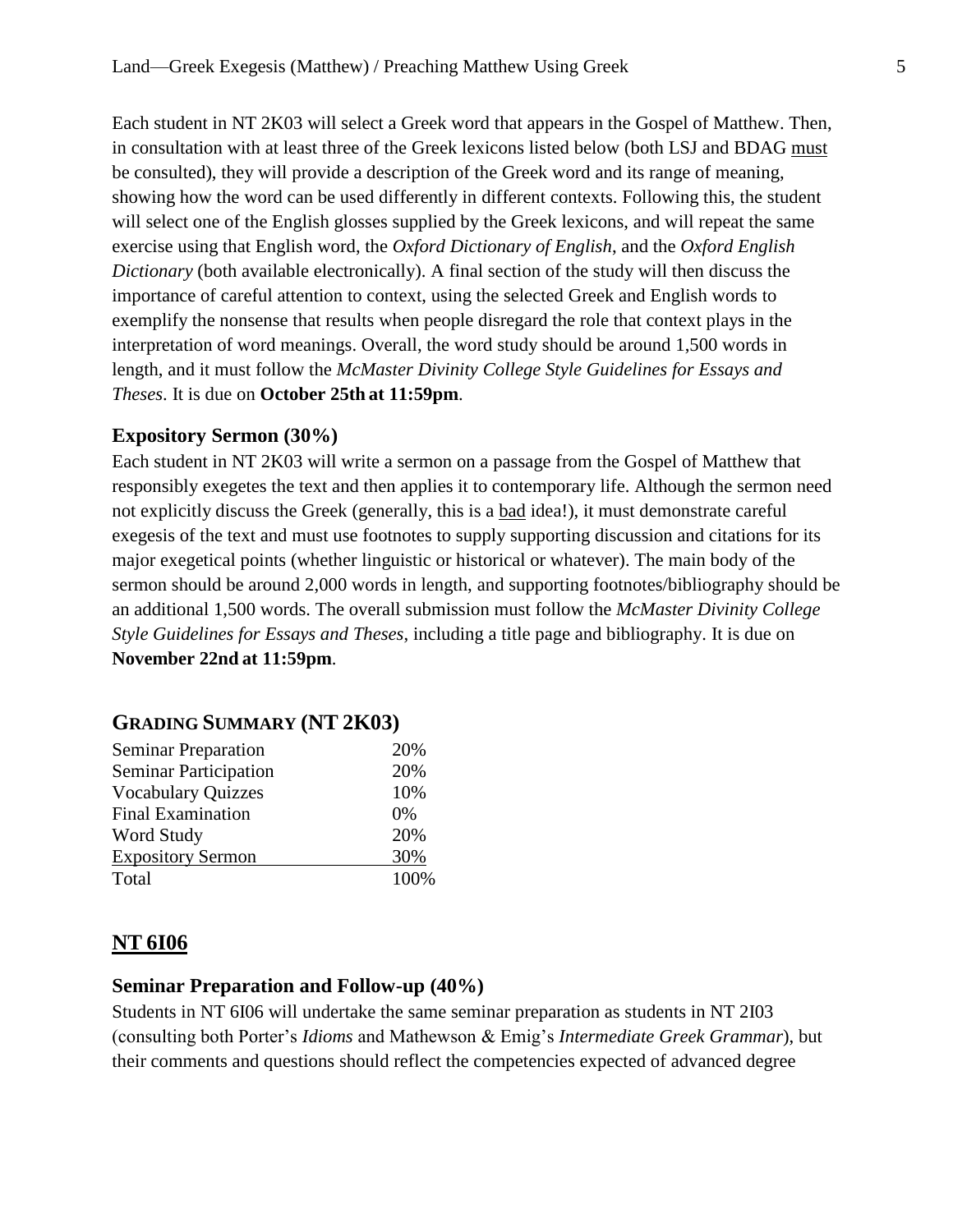students. Wherever possible, students should answer the questions asked by professional degree students, using their greater knowledge and experience to help fellow seminar participants.

As a follow-up to each seminar lecture, students in NT 6I06 will read through the draft material on which the lecture was based, annotating the draft with comments and questions using Hypothesis. Downing's *English Grammar* must be consulted in this process, and comments should cite Downing when suggesting ways that the draft could be expanded or improved.

# **Seminar Participation (20%)**

Students in NT 6I06 are expected to attend seminar meetings and to participate in seminar discussions together with professional degree students.

# **Vocabulary Quizzes (0%)**

Students in NT 6I06 must complete the same vocabulary quizzes as professional degree students, although they will not count towards the final grade.

## **Final Examination (0%)**

Students in NT 6I06 will write the final examination together with professional degree students, although it will not count towards the final grade.

### **Research Paper (40%)**

Research degree students will submit a text-oriented paper that analyzes the language of the Gospel of Matthew in order to clarify or resolve a specific interpretive issue. The focus of the paper can be either the Greek language in general (with some application to Matthew) or a specific passage in Matthew (with reference to general features of the Greek language). The paper must be 7,000 words in length and must follow the *McMaster Divinity College Style Guidelines for Essays and Theses*. It is due on **December 6th at 11:59pm**.

# **GRADING SUMMARY (NT 6I06)**

| <b>Seminar Preparation</b>   | 40%   |
|------------------------------|-------|
| <b>Seminar Participation</b> | 20%   |
| <b>Vocabulary Quizzes</b>    | $0\%$ |
| <b>Final Examination</b>     | $0\%$ |
| <b>Research Paper</b>        | 40%   |
| Total                        | 100%  |

# **TEXTBOOKS**

All students are required to possess the following:

A standard edition of the Greek New Testament, such as the Nestle-Aland *Novum Testamentum Graece* (26th–28th ed.) or the UBS *Greek New Testament* (4th–5th ed.).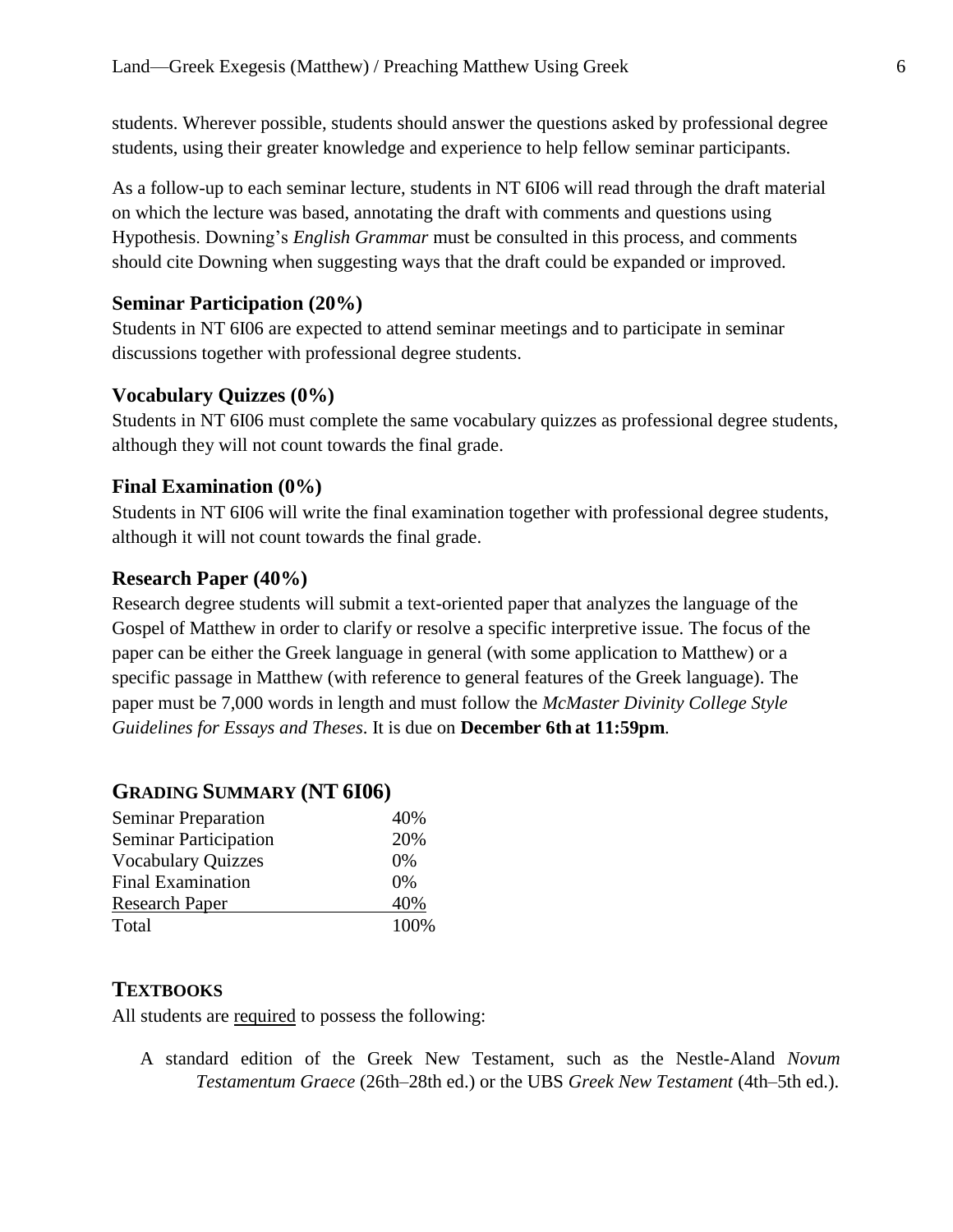A suitable Greek–English lexicon (see bibliography below).

A suitable commentary on the Gospel of Matthew (see bibliography below).

Porter, Stanley E. *Idioms of the Greek New Testament*. 2nd ed. Sheffield: Sheffield Academic Press, 1994

and/or (see course requirements for details)

Mathewson, David, and Elodie Ballantine Emig. *Intermediate Greek Grammar: Syntax for Students of the New Testament*. Grand Rapids: Baker, 2016.

Students in NT 6I06 are also required to possess the following:

Downing, Angela. *English Grammar: A University Course*. 3rd ed. New York: Routledge, 2015.

Students are recommended to possess (or have access to) the following:

A parsing tool, such as biblewebapp.com, Bibleworks, Logos, or Accordance.

- [Professional Students:] Omanson, Roger L. *A Textual Guide to the Greek New Testament: An Adaptation of Bruce M. Metzger's* Textual Commentary *for the Needs of Translators*. Stuttgart: Deutsche Bibelgesellschaft, 2006.
- [Advanced Degree Students:] Metzger, Bruce Manning. *A Textual Commentary on the Greek*  New Testament. 2<sup>nd</sup> ed. Stuttgart: Deutsche Bibelgesellschaft, 1994.

All required textbooks for this class are available from the College's book service, READ On Bookstore, Room 145, McMaster Divinity College. Texts may be purchased on the first day of class. For advance purchase, you may contact READ On Bookstore, 5 International Blvd, Etobicoke, ON M9W 6H3: phone 416.620.2934; fax 416.622.2308; email [books@readon.ca.](mailto:books@readon.ca) Other book services may also carry the texts.

| Dates<br>$*$ = Quiz<br>$\dagger$ = Prof.<br>Away | Due $\omega$<br>$11:59$ pm | Lecture Topics                 | Passage for<br>Subsequent<br>Seminar | <b>Relevant Grammar</b><br>(didoms/IGG) |
|--------------------------------------------------|----------------------------|--------------------------------|--------------------------------------|-----------------------------------------|
|                                                  |                            | Welcome                        |                                      |                                         |
| Sep                                              |                            | Introduction to the course     | Matt $1:1$                           |                                         |
| 13                                               |                            | Typing & speaking Greek        | (reading only)                       |                                         |
|                                                  |                            | Using a textual apparatus      |                                      |                                         |
| Sep                                              |                            | <b>Introduction to Matthew</b> | Matt 1:18-21                         | Intro / Intro                           |
| 20                                               |                            | Introduction to language       |                                      |                                         |

#### **COURSE SCHEDULE**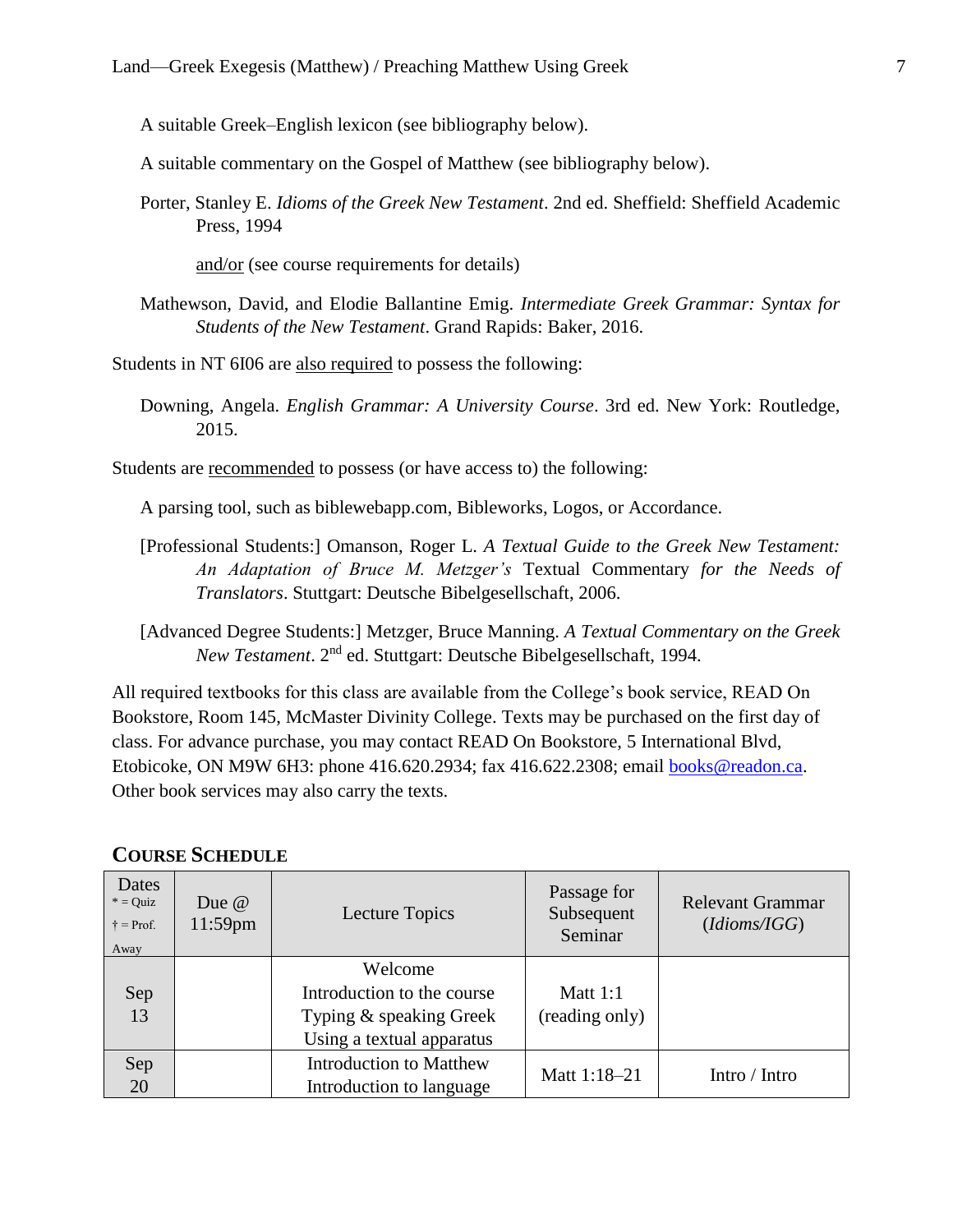| *Sep<br>27            |                                                              | How to use a lexicon                                                          | Matt 3:13-17         |                                             |
|-----------------------|--------------------------------------------------------------|-------------------------------------------------------------------------------|----------------------|---------------------------------------------|
| Oct<br>$\overline{4}$ |                                                              | How people build words                                                        | Matt 4:18-22         | Ch. 4 / Ch. 1                               |
| Oct<br>11             | Reading Week (No Class)                                      |                                                                               |                      |                                             |
| *Oct<br>18            |                                                              | How people describe their<br>experiences using language                       | Matt 4:23-5:12       | Chs. $3, 7, 11/$<br>Chs. 3, 7, 9            |
| Oct<br>25             | Word<br>Study<br>(2K03)                                      | How people expand or shrink<br>wordings                                       | Matt 5:13-32         | Chs. $9-10$ , 12, 14, 16 /<br>Chs. 5, 10-12 |
| <b>Nov</b><br>1       |                                                              | How people do things using<br>language                                        | Matt 6:5-24          | Chs. 2, 13, 18-19 /<br>Ch. 8                |
| $*$ Nov<br>8          |                                                              | How people adopt different<br>viewpoints on the events they<br>describe       | Matt 7:28-8:17       | Chs. 1, 17 / Ch. 6                          |
| †Nov<br>15            |                                                              | How people organize the linear<br>flow of information produced<br>by language | Matt 14:13-33        | Chs. 8, 15, 20 / Ch. 2                      |
| †Nov<br>22            | Sermon<br>(2K03)                                             | Q&A on the Greek clause                                                       | Matt 16:13-<br>17:13 | Ch. 21 / Ch. 13                             |
| *Nov<br>29            |                                                              | How people describe and<br>indicate people and objects<br>using language      | Matt 27:32-61        | Chs. $5-6$ / Chs. $3-4$                     |
| Dec<br>6              | Exegetical<br>Paper<br>(2I03)<br>Research<br>Paper<br>(6I06) | How people produce different<br>kinds of texts                                |                      |                                             |
| Dec<br>13             | <b>Final Examination</b>                                     |                                                                               |                      |                                             |

# **SUITABLE GREEK-ENGLISH LEXICONS**

- [BDAG:] \*Bauer, Walter, Frederick W. Danker, W. F. Arndt, and F. W. Gingrich. *Greek-English Lexicon of the New Testament and Other Early Christian Literature.* 3rd ed. Chicago: University of Chicago Press, 2000.
- Danker, Frederick W. *The Concise Greek-English Lexicon of the New Testament*. Chicago: University of Chicago Press, 2009.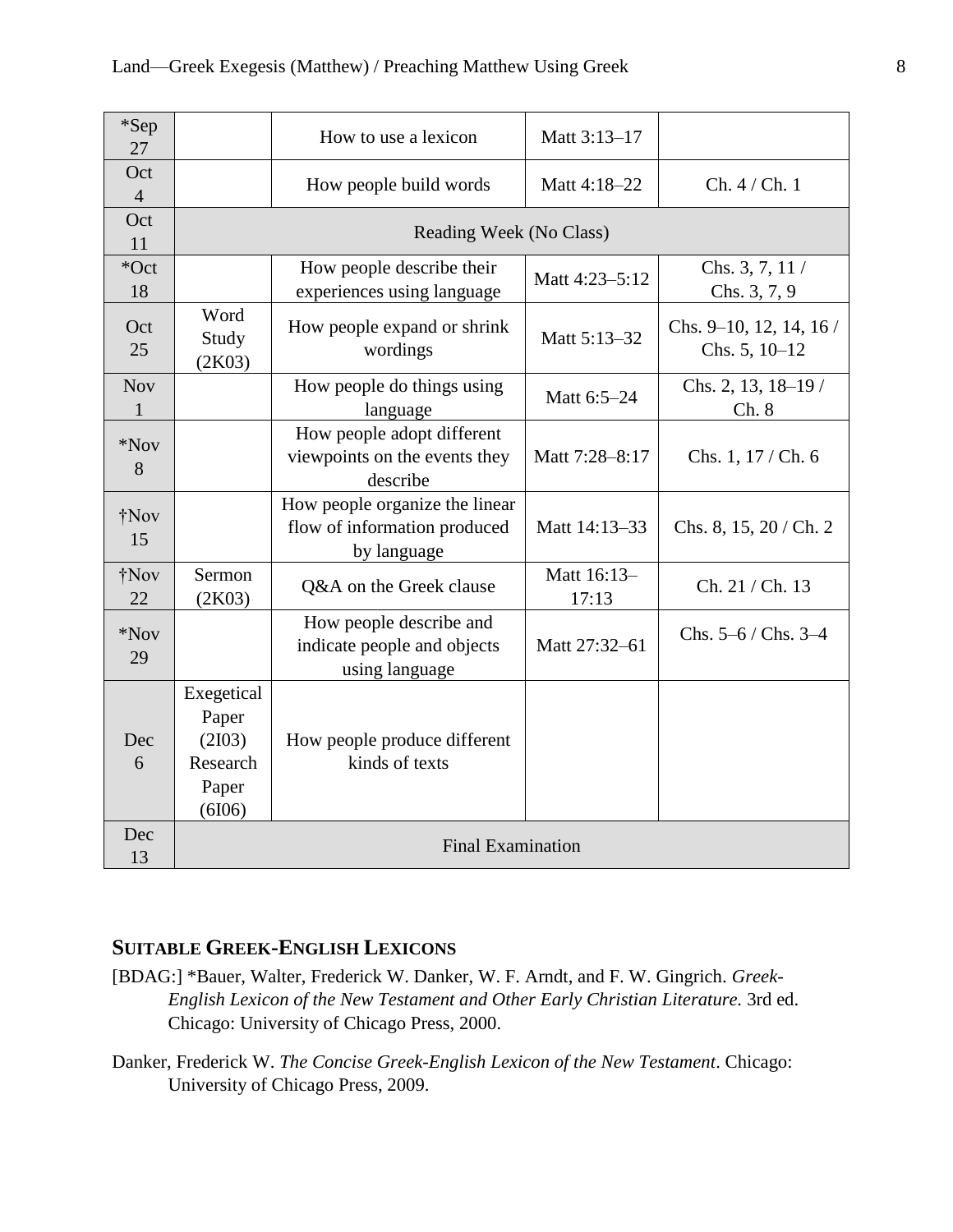- [LSJ:] Liddell, Henry George, Robert Scott, and Henry Stuart Jones. *A Greek-English Lexicon.* 9th ed. Oxford: Clarendon, 1996. [Available @ [http://www.tlg.uci.edu/lsj/\]](http://www.tlg.uci.edu/lsj/) [8th edition available @ [https://archive.org/details/cu31924012909697\]](https://archive.org/details/cu31924012909697)
- Liddell, Henry George, and Robert Scott. *An Intermediate Greek-English Lexicon*. Oxford: Clarendon Press, 1889. [Available @ [https://archive.org/details/intermediategree00lidd\]](https://archive.org/details/intermediategree00lidd)
- \*Louw, J.P., and E.A. Nida, *Greek–English Lexicon of the New Testament Based on Semantic Domains.* 2 vols. New York: United Bible Societies, 1989.
- Thayer, J.H., *A Greek–English Lexicon of the New Testament.* New York: American Book Company, 1897. [Available @ [https://archive.org/details/04508981.1536.emory.edu\]](https://archive.org/details/04508981.1536.emory.edu)

### **SUITABLE COMMENTARIES ON THE GOSPEL OF MATTHEW**

- Allen, W.C. *A Critical and Exegetical Commentary on the Gospel according to S. Matthew*. Edinburgh: T&T Clark, 1907.
- Carson, D.A. "Matthew." In *The Expositor's Bible Commentary*, ed. F.E. Gaebelein, 1-599. Grand Rapids: Zondervan, 1984.
- Davies, W.D., and D.C. Allison, Jr., *A Critical and Exegetical Commentary on the Gospel according to Saint Matthew*. ICC. 3 vols. Edinburgh: T&T Clark, 1988-97.
- France, R.T. *The Gospel of Matthew*. NICNT. Grand Rapids: Eerdmans, 2007.
- Gundry, R.H. *Matthew: A Commentary on his Literary and Theological Art*. Grand Rapids: Eerdmans, 1982.
- Hagner, D.A. *Matthew*. WBC. 2 vols. Dallas: Word, 1993, 1995.
- Lagrange, M.-J. *Evangile selon Saint Matthieu*. EB. Paris: Gabalda, 1923.
- Lohmeyer, E., with W. Schmauch. *Das Evangelium des Matthäus*. KEK. Göttingen: Vandenhoeck & Ruprecht, 1967.
- Luz, Ulrich. *Matthew: A Commentary*. Hermeneia. 3 vols. Minneapolis: Fortress, 2001–2007.
- McNeile, A.H. *The Gospel according to St. Matthew*. London: Macmillan, 1915.
- Meyer, H.A.W. *Critical and Exegetical Hand-Book to the Gospel of Matthew*. London: Funk & Wagnalls, 1884.
- Osborne, Grant R. *Matthew*. ZECNT. Grand Rapids: Zondervan, 2010.
- Wiefel, W. *Das Evangelium nach Matthäus*. THNT. Leipzig: Evangelische Verlagsanstalt, 1998.